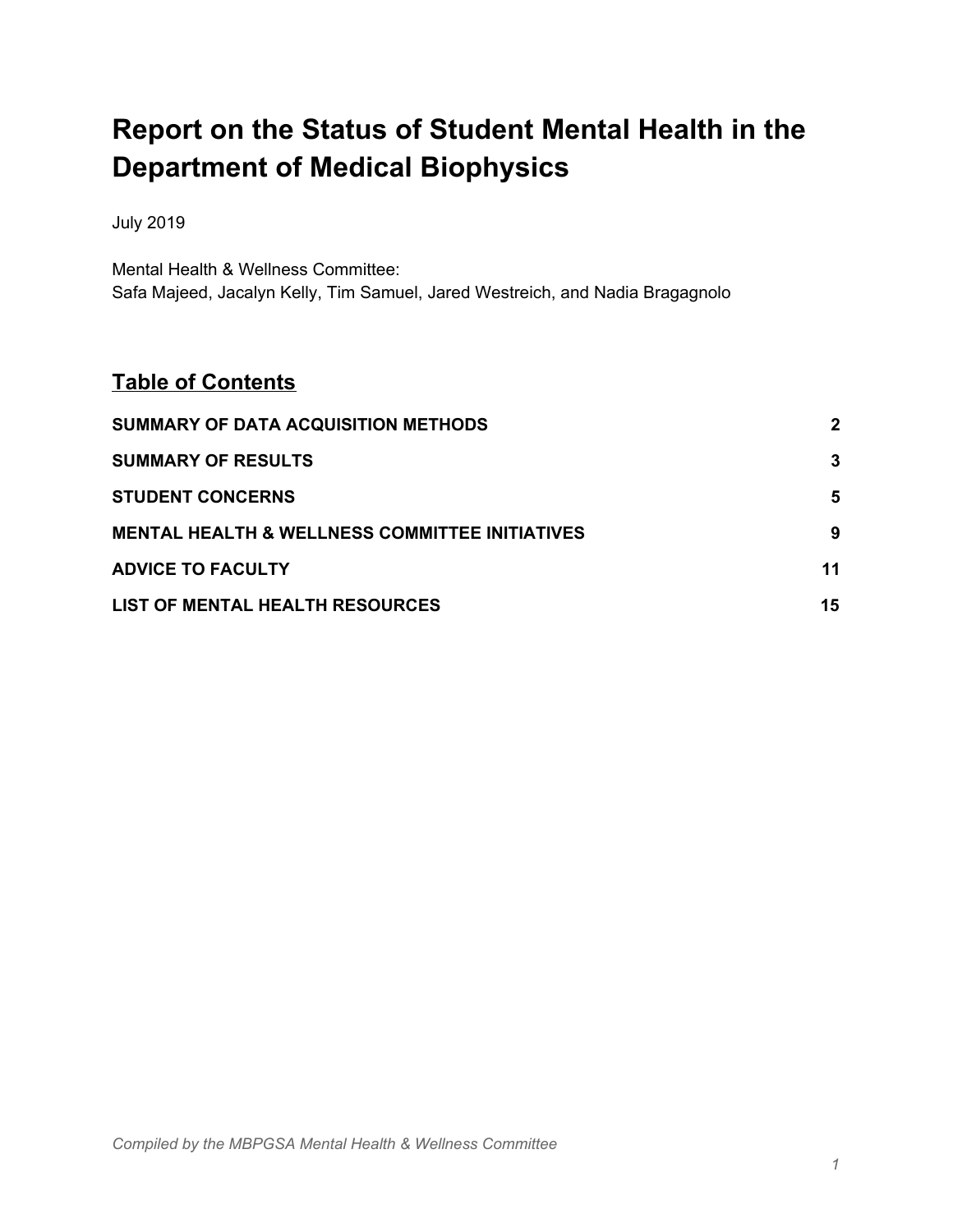## <span id="page-1-0"></span>**I. SUMMARY OF DATA ACQUISITION METHODS:**

We conducted an anonymous survey ( $n = 51$ ) that inquired about the status of MBP student wellness, with a specific focus on the impact of graduate school on mental health. Our aim was to develop a better understanding of the mental health needs of students within the department.

In addition to the survey, we held two drop-in round table discussions, one at MaRS ( $n = 5$ ) and one at Sunnybrook ( $n = 6$ ). In these discussions, we gave students 12 cards that each described a stressor. The students broke off into small groups and were asked to place the cards in order of how much they felt it impacted their mental health. Students then participated in a facilitated conversation through which we dug deeper into how each stressor personally affected them.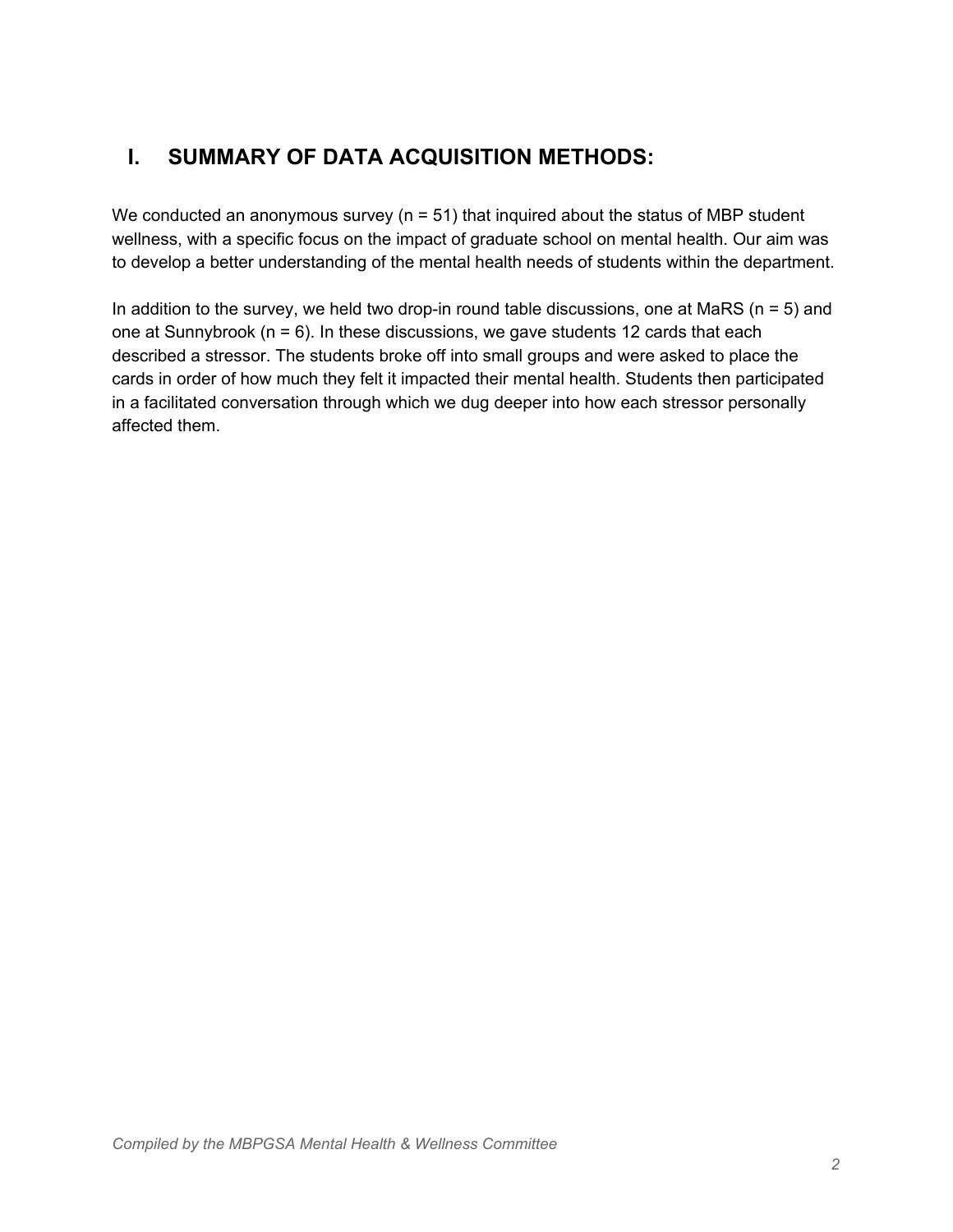## <span id="page-2-0"></span>**II. SUMMARY OF RESULTS:**



**Figure 1.** Results from the anonymous, non-mandatory MBP student survey. The survey was designed such that students could choose which questions they would like to answer and which they would like to forgo answering due to the sensitive nature of the topic. This explains the discrepancy in the number of respondents to each question.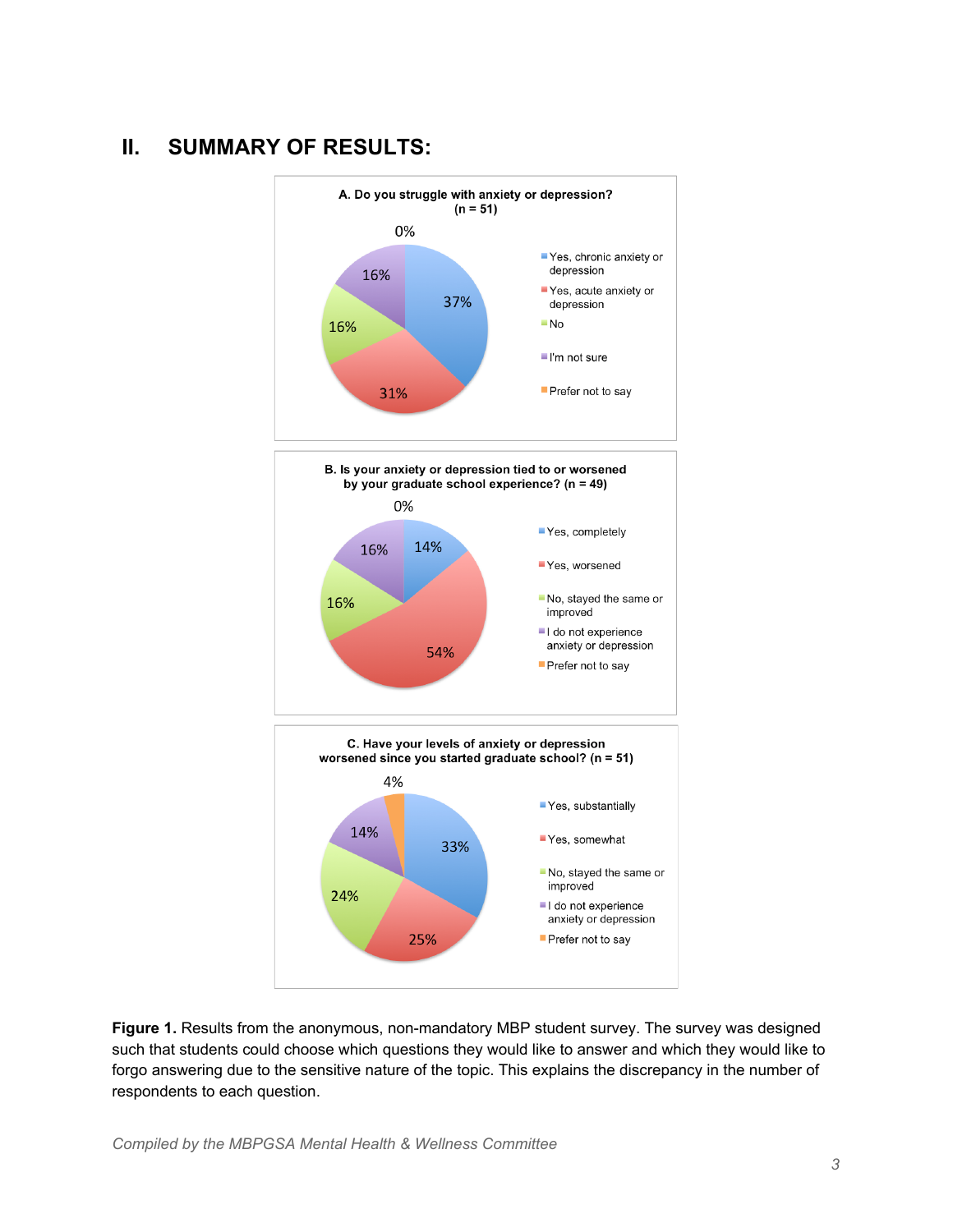From the anonymous survey that was conducted, we found that 68% of the 51 MBP students who responded are currently experiencing anxiety and depression (Figure 1A). Among 49 respondents\*, 67% say that their anxiety and depression are worsened or tied to their graduate student experience, with 14% indicating that their anxiety and depression are completely tied to their graduate student experience (Figure 1B). In addition, 58% of 51 respondents indicated that their anxiety and depression has worsened since they began graduate school (Figure 1C).

When we performed the round table discussions, students similarly indicated the strong impact of stressors related to graduate school on their mental health. In order of student concern, the main mental health stressors for MBP students are: lack of motivation and/or a feeling of stagnation in their research, career anxiety, difficulty maintaining a work-life balance, and concerns about their supervisor and/or lab-mate relationships. Descriptions of how each of these stressors affect students, as well as comments on other stressors discussed at the round table discussions, can be found in Section III.

<span id="page-3-0"></span>\*Although 51 students completed the entire survey, only 49 responded to this question.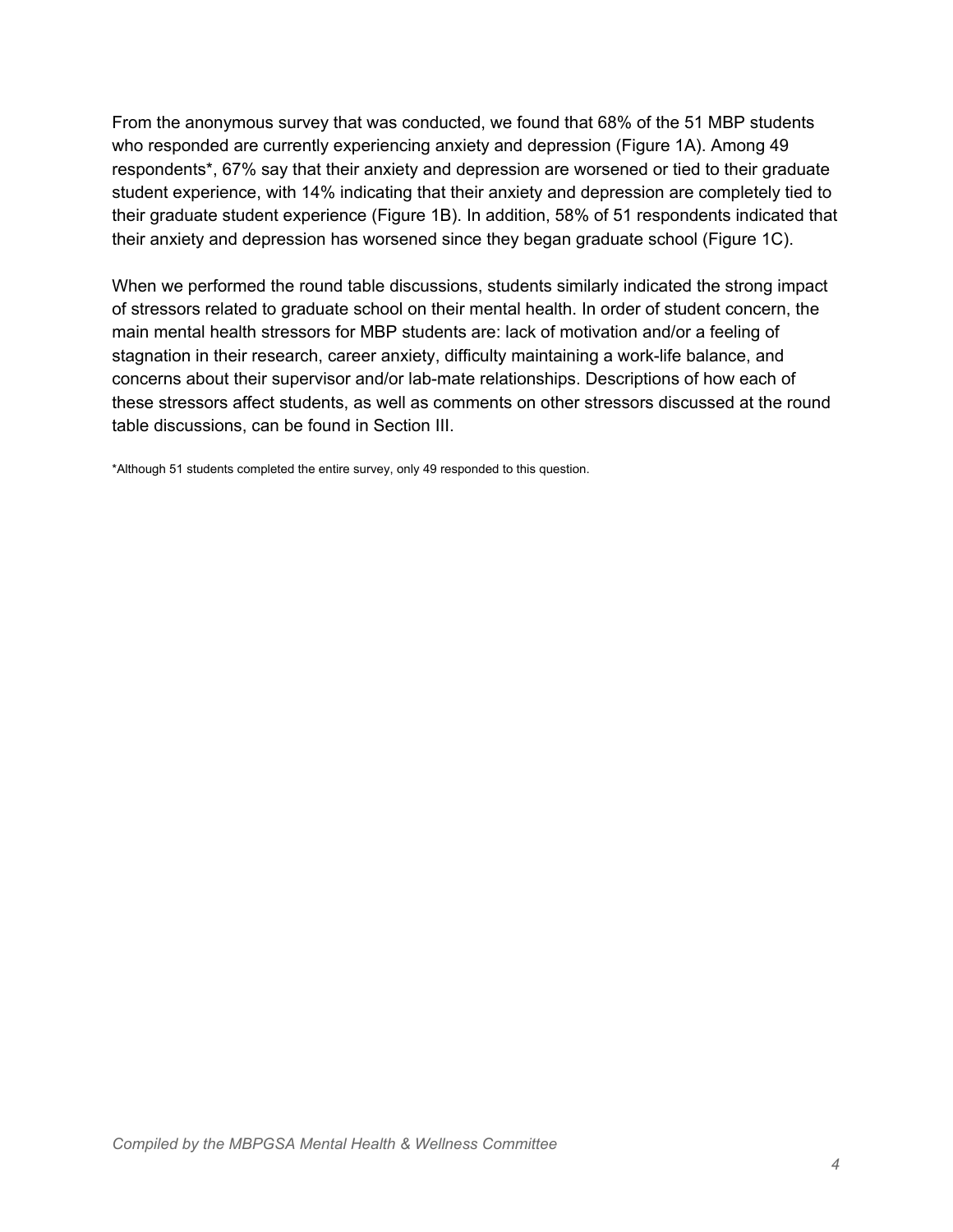## **III. STUDENT CONCERNS:**

#### **i. LACK OF MOTIVATION/STAGNATION IN RESEARCH**

**Description of stressor:** Stress attributed to the inability to be motivated or passionate about the student's project, on a short- or long-term basis. This may include feelings of guilt for not working hard enough, or feeling like they do not belong (*i.e.* imposter phenomenon).

**Student comments:** This was the primary stressor for students at the round table discussions. Some students do not feel passionate about their research, and this lack of passion is accompanied with a personal guilt. In other words, students feel unmotivated, and feel as though they are wholly responsible for this lack of motivation. In addition, some students felt as though they had to sacrifice their research interests for their career prospects. This is discussed in more detail in the following section, but is relevant here in that these students saw their compromise of passion for career prospects as the main reason that they do not feel motivated by their research. Another main reason that students feel unmotivated is because there is a lack of a clear goal or aim for their research project. Students said that it is hard to be motivated when they don't know what they're working towards.

**Mental Health & Wellness Committee action:** As this is the main concern among MBP students, our first formal event as the Mental Health & Wellness Committee will be a Productivity seminar. More details on this seminar can be found in Section IV.i.

#### **ii. CAREER ANXIETY**

**Description of stressor:** Anxiety about the future, career options, resume building, or further education.

**Student comments:** Students do not feel comfortable in their knowledge of career options post-graduation. This leads to feelings of uncertainty about the value of their degree and of their qualifications, and worsens their lack of motivation. Students would like concrete advice on specific career paths, and would like faculty input on this advice. They feel as though the career advice that they do receive is fully student-driven.

In addition to these points, as mentioned in Section III.i, some students felt as though they had to sacrifice their research interests for their career prospects. This was more prevalent in students with a physics background. These students felt that, when they applied and ultimately accepted their offer to MBP, they had to make a compromise between conducting research in the pure physics that they were passionate about, or conducting healthcare-related physics research, as they perceive it to be more employable.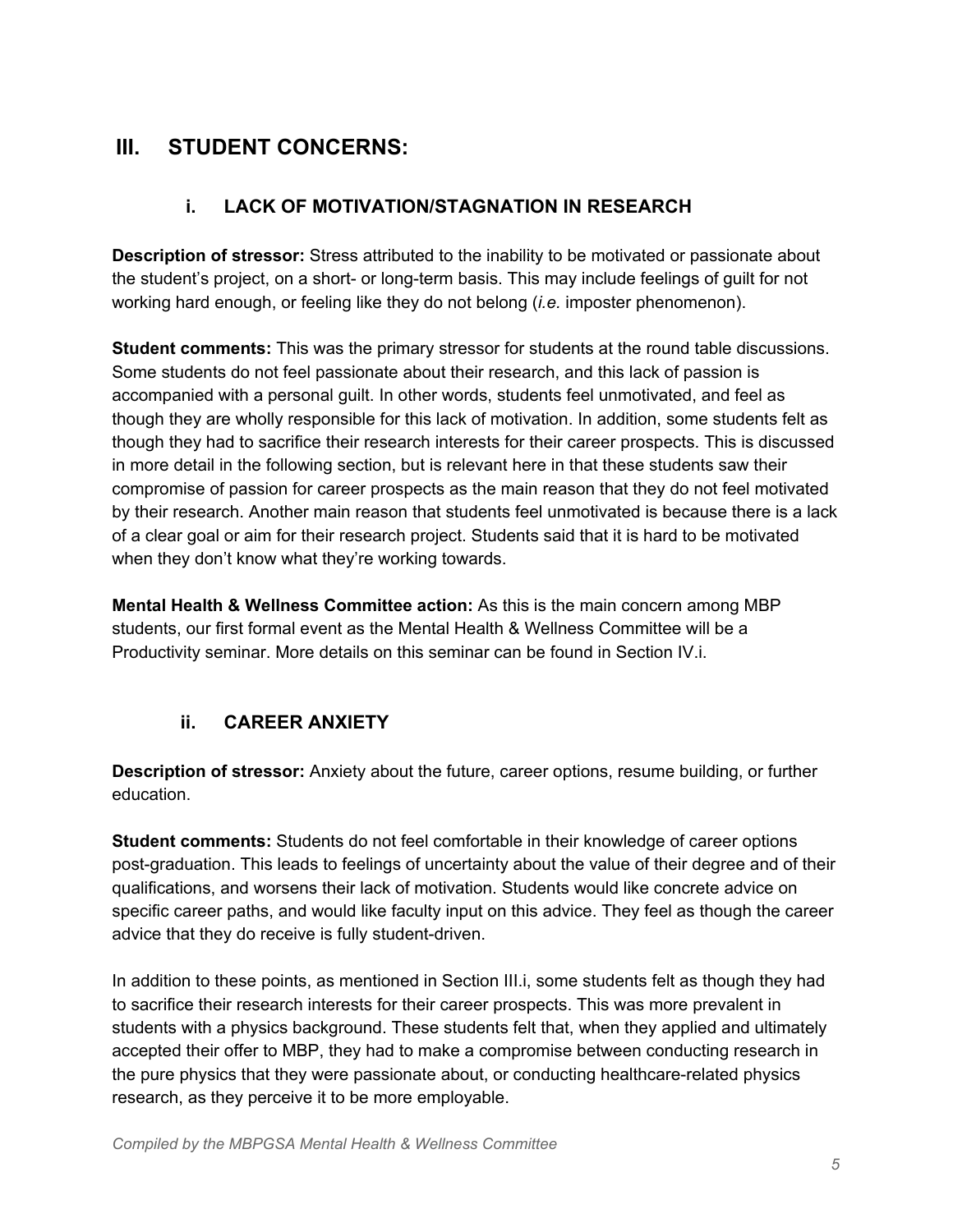**Mental Health & Wellness Committee action:** We have shared this feedback with the MBPGSA Career Development Association.

#### **iii. WORK-LIFE BALANCE**

**Description of stressor:** The pressure to perform research with extreme rigour, meet certain progress expectations and compete with peers causes students to work extremely long hours and forego extracurricular interests and social interaction. This leaves students feeling stressed, burned-out and unhappy, and reduces passion for research.

**Student comments:** Students feel as though they have to choose between having a work-life balance or being productive in their research. In students' minds, to be seen as productive and successful by their supervisors, there is a perceived pressure to work over 40 hours per week. Many students feel the pressure to work on weekends in addition to full work weeks despite this being out of range of a normal work week in our society. Many students indicate that these pressures are directed by their supervisor, lab culture, and the larger culture of being a research-based graduate student at the University of Toronto. Students feel guilty attending extra-curricular workshops or events for fear of taking time off from their work, which prevents them from obtaining needed benefits from such events such as de-stressing, or obtaining critical information such as is presented in mental health workshops/events on campus. Students often forgo social opportunities in light of using all their time to progress their research.

**Mental Health & Wellness Committee action:** None as of yet.

#### **iv. SUPERVISOR/COWORKER RELATIONSHIPS**

**Description of stressor:** Stress induced by conflict with a supervisor, post-doc, co-worker, and/or peer.

**Student comments:** This concern is complicated, as it varies on a case-by-case basis, and students acknowledged that in our discussion. Most of the students we talked to felt satisfied with their relationship with their supervisor and their work environment with their peers. Students also acknowledged that they felt as though the department is very well prepared and helpful in situations where a problem arises between a supervisor and student that is serious enough for the student to be placed in another lab. However, some students feel as though they do not see their supervisor often enough, and that this leads to longer time to completion. Many students indicated in the comment section of the anonymous survey that insufficient faculty awareness of mental health issues and supervisor relationships were significant contributors to their mental health challenges during graduate school.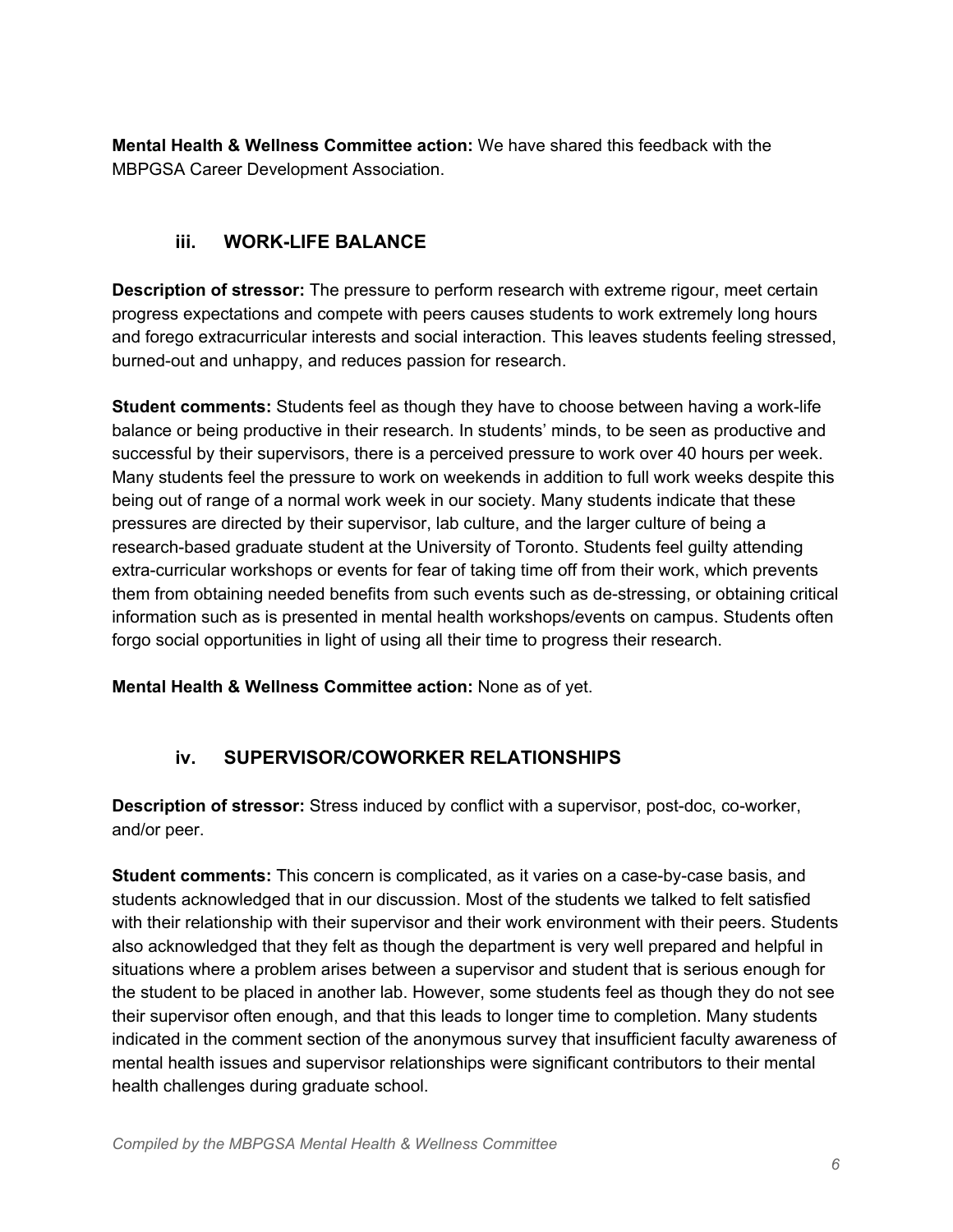**Mental Health & Wellness Committee action:** Seeking a faculty liaison, as described in Section IV.iii.

### **v. PRESSURE TO SUCCEED**

**Description of stressor:** Anxiety due to external or internal pressures to succeed in professional or personal life. This may include lack of recognition of the student's work, or fear of judgement and/or criticism.

**Student comments:** Students feel that they simply aren't succeeding enough, and often feel pressured to compare themselves to their "more successful" peers. They feel that there isn't enough talk amongst grad students about the human aspect of research, and all the failures that come with it. The lack of an open conversation about these common roadblocks in research results in an internal pressure that the students put on themselves. This pressure arises because they feel as though they are the only ones experiencing problems in their research, and that it is a problem with them rather than a natural aspect of their work.

**Mental Health & Wellness Committee action:** None as of yet.

#### **vi. FINANCIAL STRUGGLES**

**Description of stressor:** Stress attributed to managing finances, repaying student loans, attaining part-time employment, the graduate stipend, living expenses, or any other finance-related issues.

**Student comments:** Students feel as though the Faculty of Medicine stipend provides students with the bare minimum that they need to live in Toronto, but not enough to enjoy life in the city independently (*i.e.* without help from parents or a second job). One student that we talked to worked three part-time jobs on top of his full-time studies in order to be able to afford to maintain a comfortable lifestyle. This is an issue because of the time management difficulties that come with balancing lab work and a part-time job, as well as the mental repercussions that come from having a lack of "down time".

**Mental Health & Wellness Committee action:** None as of yet.

#### **vii. SOCIAL ISOLATION AND LONELINESS**

**Description of stressor:** Loneliness or anxiety due to lack of social interaction or inclusion within the graduate or local community.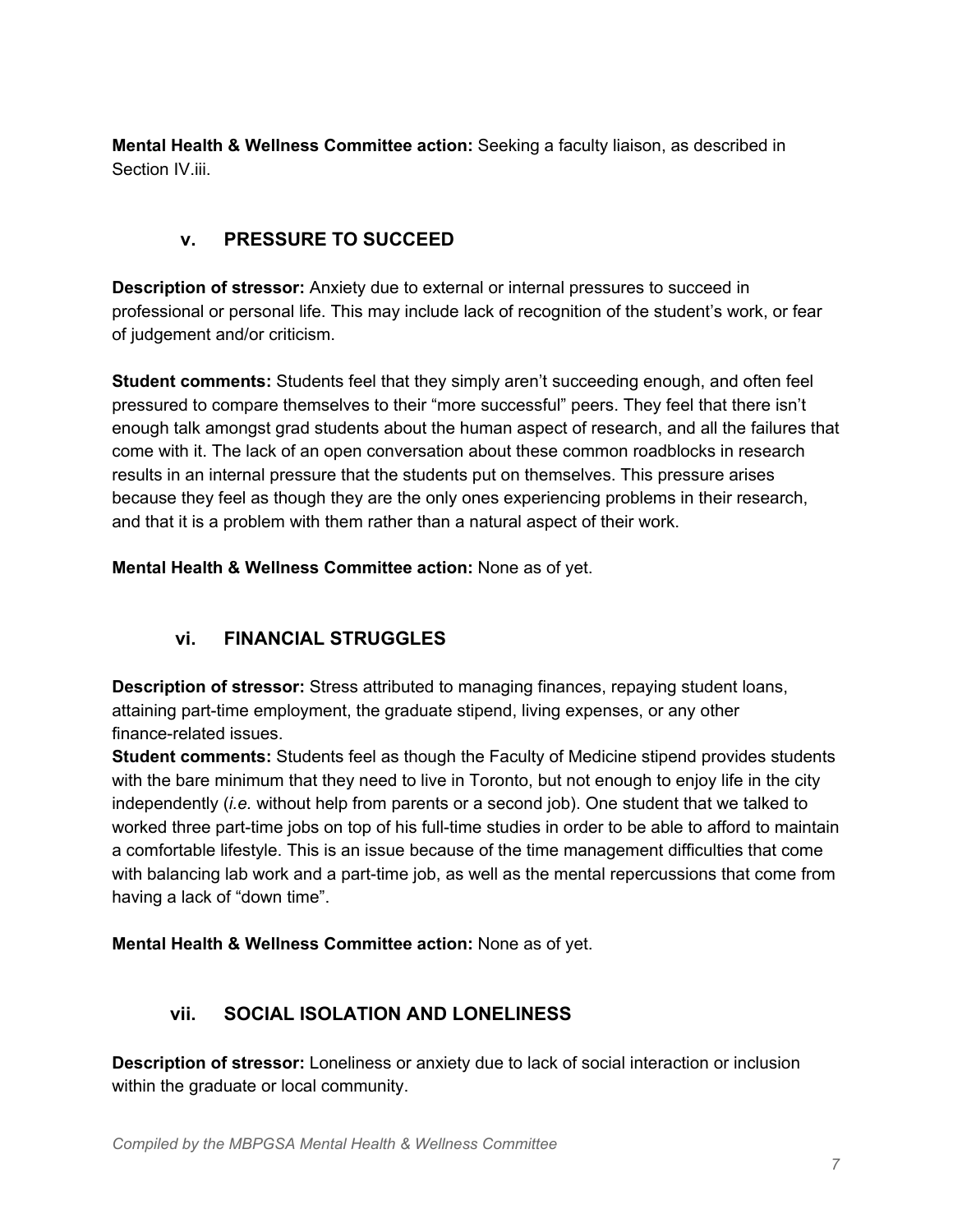**Student comments:** Most of the students that we talked to did not feel as though this was an issue for them personally, but understood that it would be for students at Sunnybrook or Bayview. Commuting is a barrier to social interaction and contributes to the students feeling isolated from the University of Toronto community. Also, students pointed out that the nature of a lot of the research done in the department is conducive to social isolation, as much of it is either computational or requires sitting alone quietly at a desk. We also had several students request training on how to help a friend in need when they see someone else feeling socially isolated, as this is something they had experienced.

**Mental Health & Wellness Committee action:** We are in communication with the MBPGSA Social Committee regarding social event ideas that were suggested by students in our survey.

## **viii. LACK OF ACCESS TO RESOURCES**

**Description of stressor:** Lack of education, awareness or access to on-campus and/or off-campus ESL, mental health, academic, social, legal, or other resources.

**Student comments:** Most students in MBP feel that lack of access to resources is not a major concern. We are lucky that the university provides us with a number of mental health resources free of charge. However, there is a small concern that is particularly unique to uptown students. Should an uptown student want to take advantage of these free resources, they need to travel up to an hour to get to campus. This commute is a barrier to access. Moreover, there are resources available at Sunnybrook for Sunnybrook staff, but students are not entitled to use these resources. We are unaware of any resources that are available at Baycrest. Currently, our best advice for students with this concern is that they can seek out resources in an area that is convenient for them, as they are covered for up to \$500 of mental health care with the UTGSU Health Plan.

**Mental Health & Wellness Committee action:** The committee has designed posters with information about how to access mental health resources, and has distributed them throughout PMCRT, PGCRL, and Sunnybrook. Additionally, information on how to access the Faculty of Medicine Embedded Counsellors has been circulated through an infographic slide presented before both uptown and downtown student seminars.

## **ix. OTHER STRESSORS**

There are stressors that were discussed with the students that are not mentioned above, as students felt as though these stressors did not impact their mental health. These stressors are: issues with their health, conflicts with relationships outside of the lab, current world issues, and discrimination (sexism, racism, ageism, etc.).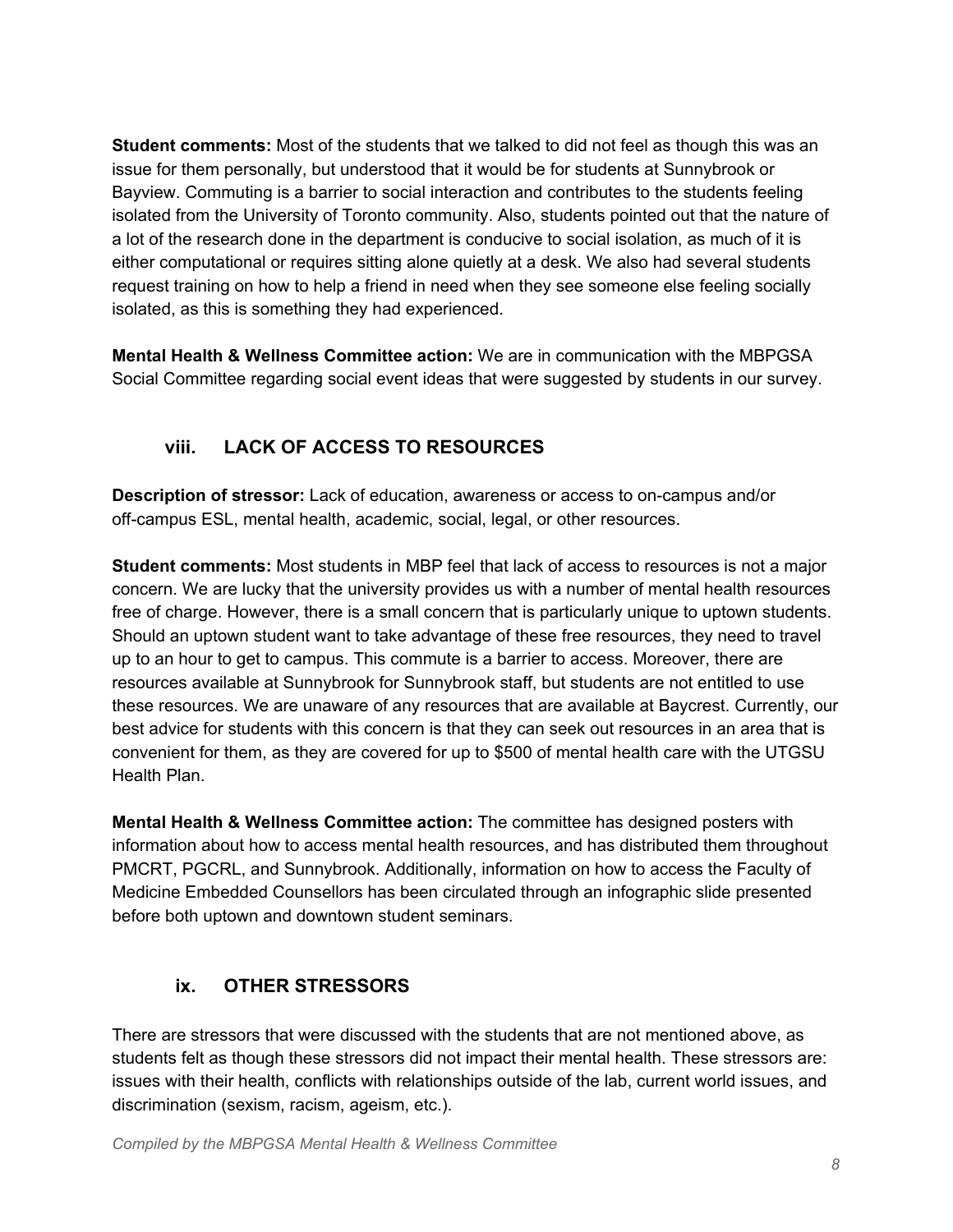## <span id="page-8-0"></span>**IV. MENTAL HEALTH & WELLNESS COMMITTEE INITIATIVES:**

#### **i. TIME MANAGEMENT AND MOTIVATION WORKSHOP**

We have asked Dr. Jasjit Sangha*,* a Learning Strategist at the Academic Success Centre at the University of Toronto, to host a Time Management and Motivation Workshop for students. This workshop will be held in September 2019. The workshop description is as follows:

*This workshop will discuss how graduate students can strengthen their self-efficacy through understanding the social and emotional aspects of learning and how it can impact motivation, completion and engagement in their work. The workshop will also discuss how learning strategies such as time management, setting a realistic pace for your work, and study habits can help to develop structure and accountability when in a self-directed learning environment.*

#### **ii. POTENTIAL FUTURE INITIATIVES**

**Seminar announcements about resources available to students:** This initiative, aiming to reduce the "Lack of access to resources" stressor, will help students become more aware of resources available to them through the University of Toronto and their local institution (UHN, Sunnybrook etc.).

**"Roadblocks to success from current students, alumni & PIs" podcast, and workshop on imposter phenomena:** This workshop and podcast will help normalize the doubt and lack of confidence students may feel during grad school, and will aim to provide students with useful strategies and coping mechanisms to reduce the pressure they may feel to succeed.

**"How to help a friend in need" podcast, and University of Toronto Health & Wellness' Identify, Assist, Refer (IAR) training session:** Some students expressed concern about the lack of resources available specifically regarding how to help someone else that is struggling. Through this podcast and the IAR training, students will gain a better understanding on how to help those around them in need.

**"How to manage your finances in grad school" workshop:** Throughout this workshop, students will learn valuable skills and tips on how to manage their finances, in order to reduce the financial stress that comes with grad school.

**Distribution of Health & Wellness Campus Resources Card:** The Health & Wellness department at the University has created a card-sized list of resources on campus. We are in the process of acquiring these to distribute to students at MBP events and during orientation.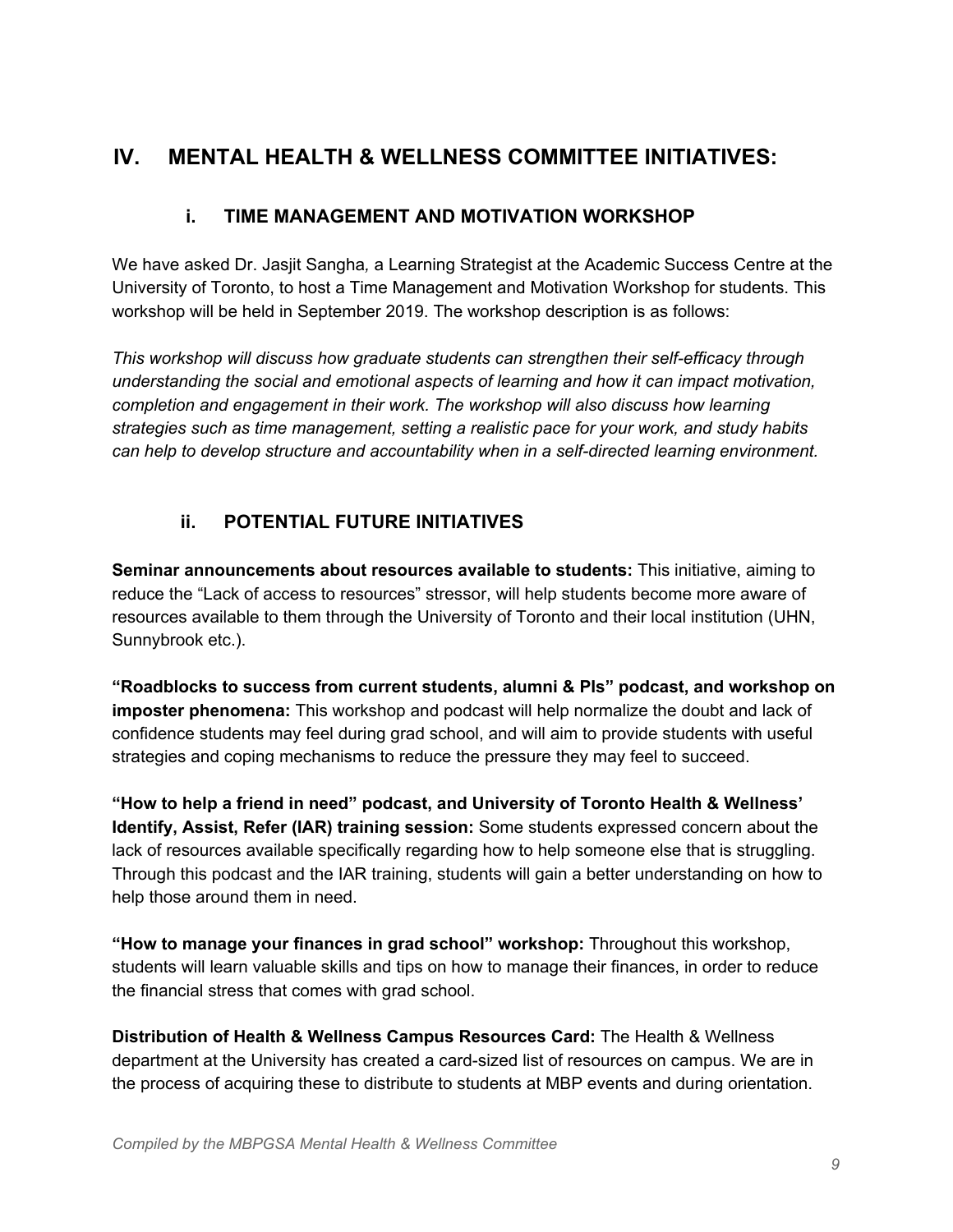#### **iii. REQUEST FOR A FACULTY LIAISON**

The Mental Health & Wellness (MH&W) Committee is seeking a faculty member to serve as a Faculty Liaison. The Faculty Liaison will be an individual who is interested in providing feedback and helping to run mental wellness initiatives for faculty and students. By attending monthly meetings with the MH&W Committee, the faculty member would act as a bridge between the committee and MBP Faculty, and would oversee planning for upcoming events, as well as help elucidate what resources faculty need to support the mental health concerns of their students. Through discussion with the Faculty Liaison, we hope to determine what is realistic in terms of faculty support for MH&W events, and provide faculty with outlets for mental health training. The MH&W Faculty Liaison would help recruit faculty to these MH&W-related events when possible, and obtain faculty feedback about events and trainings that they attend.

<span id="page-9-0"></span>The time commitment for this role would involve the Faculty member attending 1 meeting with the MH&W Committee per month, with additional communication via email.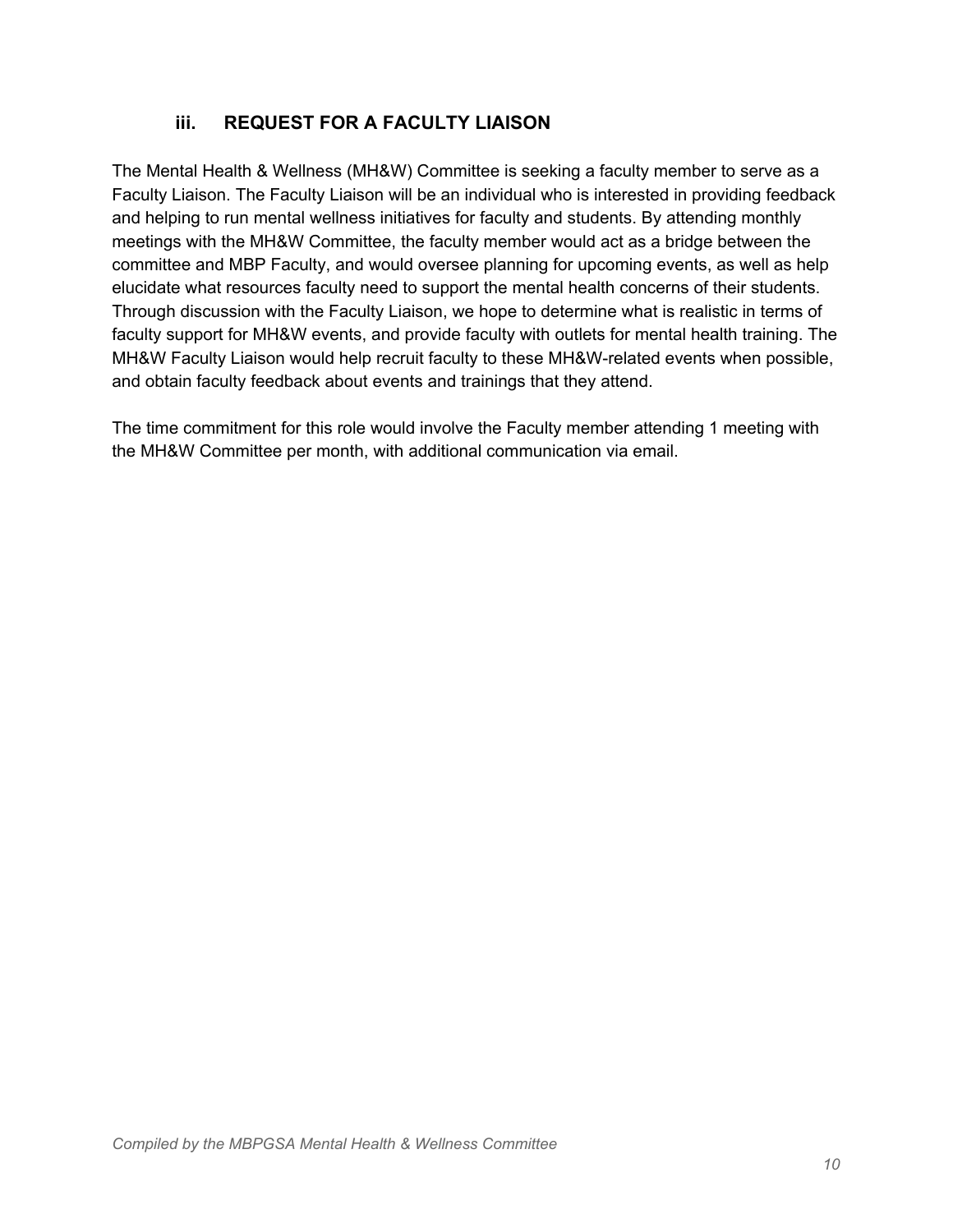## **V. ADVICE TO FACULTY:**

At the round table discussions, we asked the students a question that was provided by an anonymous faculty member: "*To what extent do students want faculty to get involved with their mental health? How should faculty approach it?*". The students all agreed that this is very tricky, but that the most important thing is that these conversations stem from a genuine concern for the student's well-being. As a result, supervisor involvement in their students' mental health should vary depending on the supervisor's comfort level. The students do not feel as though it is a supervisor's responsibility to discuss their mental health with them directly, but they do feel as though it is a supervisor's responsibility to be aware of other supports and resources, and to direct their students to these supports if they feel as though there may be an issue. If a faculty member feels comfortable discussing mental health with his or her students, a few tips on how to approach it are:

- 1) Ask how the student is feeling at your weekly meeting. They may not open up to you, but if they know you are open to the conversation, then they will feel more comfortable speaking to you at a later date should a mental health problem arise.
- 2) Normalize that grad school is stressful, and discuss your past experience with this.
- 3) In first meeting with new students (or first discussing mental health with long-time students), identify other supports and resources that the student can use if they don't feel comfortable bringing their concerns to you. A list of these resources and their descriptions can be found on the last page of this report. It is also recommended that you keep a hard copy of this list on-hand in your office to distribute to students in need.

We would like faculty to keep in mind that, although some may feel as though their students do not have any mental health issues, all students are susceptible to the stressors described in this report and it is not always easy to identify a mental health problem as an outside observer. We have compiled a list of suggestions for ways that faculty members can help maintain or improve the mental health of their students. These tips are categorized into the main student concerns mentioned in Section III.

#### **i. MOTIVATION AND STAGNATION IN RESEARCH**

- 1) Open the conversation: ask your students if they are feeling motivated, and are satisfied with the pace of their project and their productivity.
- 2) Remind your students why their project is important and useful to you, and how it fits into the bigger picture.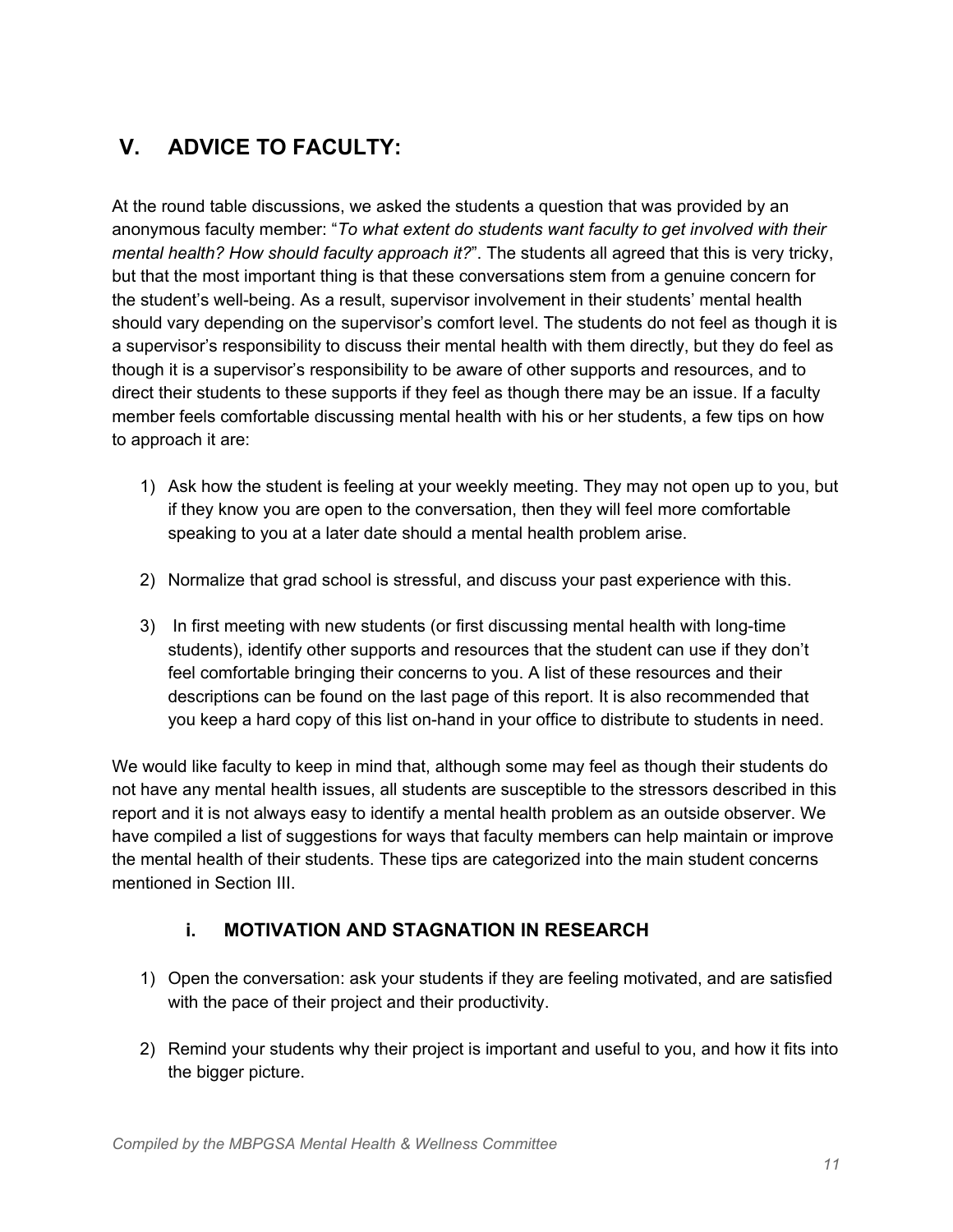- 3) Set deadlines for your students to do specific tasks, draft outlines, etc.
- 4) If you don't already, meet with your students regularly to check in on their progress (this can be in person or even over email).

#### **ii. CAREER ANXIETY**

- 1) Ask your students what their plans are after graduating, and how you can help them achieve these goals.
- 2) Provide your students with opportunities to discuss your knowledge of the job market, and how they can best describe their transferable skills on their CV.
- 3) We recommend that the Department purchase a few copies of "Success After [Graduate](https://www.glse.utoronto.ca/success-after-graduate-school-guide-professional-development-graduate-students-biomedical-sciences) School - A Guide for Professional [Development](https://www.glse.utoronto.ca/success-after-graduate-school-guide-professional-development-graduate-students-biomedical-sciences) for Graduate Students in the Biomedical Sciences" by Lee & [Reithmeier.](https://www.glse.utoronto.ca/success-after-graduate-school-guide-professional-development-graduate-students-biomedical-sciences) These can be kept in the MBP admin office for students to "rent" out. Supervisors may also want to have a copy in their offices to share with their students if they are unsure of their options post-graduation.
- 4) Advise the Career Development Association to ensure faculty input is a part of their events.
- 5) If your students have a physics background, emphasize how they are using this knowledge when you discuss their research.
- 6) MBP Admin can work with the Mental Health & Wellness committee to create a department-specific career roadmapping brochure, following the format of the Pilot Grad Maps initiative by the Faculty of Medicine.

#### **iii. WORK-LIFE BALANCE**

- 1) Remind students to measure their productivity in terms of their research output, rather than the hours of work that they put in per week.
- 2) Clarify expectations about how much time students should be spending in the lab/working.
- 3) Plan social activities or outings with your lab group.
- 4) Encourage your students to attend the many events planned by the MBPGSA Social Committee. Many students will not go to events due to guilt felt from not doing lab work.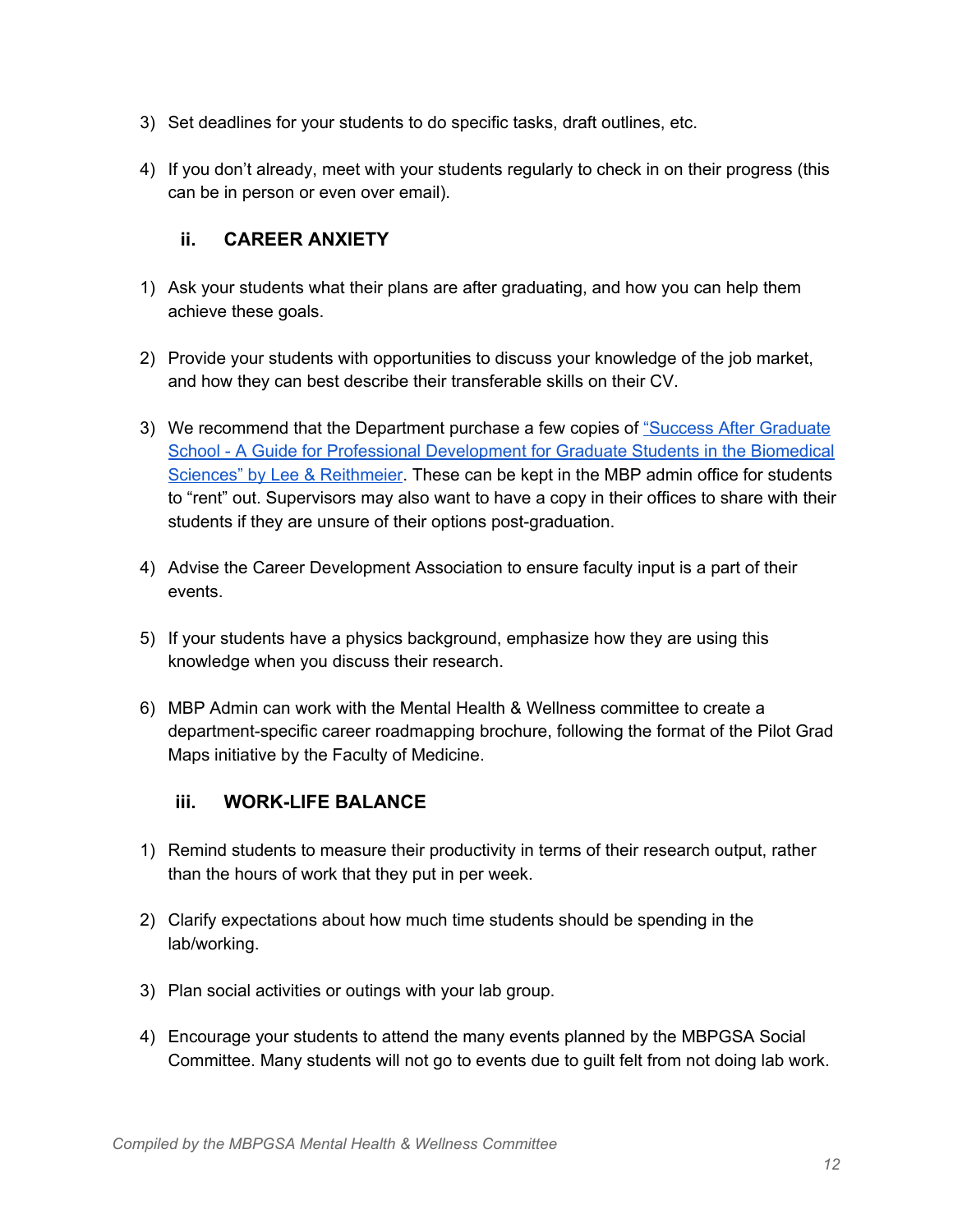#### **iv. SUPERVISOR/COWORKER RELATIONSHIPS**

- 1) Consult the School of Graduate Studies' Graduate Supervision Guidelines: <http://www.sgs.utoronto.ca/Documents/Graduate-Supervision-Guidelines-faculty.pdf>
- 2) Teach your students how to get the most out of supervision meetings discuss what has worked for you in the past, and negotiate a joint framework.
- 3) Ask more questions. Issues can be complex and layered dig beneath positions to uncover interests and test assumptions.
- 4) Listen before problem-solving**.** Setting the stage can take time build time into key meetings to let stories unfold.
- 5) "Big picture" goal-and-purpose discussions may be more useful than "nuts & bolts" strategizing.
- 6) Have you students summarize conversations and next steps each week to engage them and thus create "buy-in".
- 7) Be specific about what you can and can't do for the student, and where they can find support outside of the supervisory relationship.
- 8) Your interests matter too! Share responsibility for setting the agenda for conversations.

#### **v. PRESSURE TO SUCCEED**

1) When your students hit a roadblock in their research, remind them that this is a common and necessary part of the process. Relate to them with a personal story of your own roadblocks as a grad student.

#### **vi. FINANCIAL STRUGGLES**

- 1) Be aware of major scholarship application deadlines and encourage your students to apply for them.
- 2) Specifically for Faculty Executive Committee continue to push for stipend increases in Faculty of Medicine meetings.
- 3) Ask your students if they have a part-time job and, if so, ask if they feel as though they are able to balance it with their research work adequately.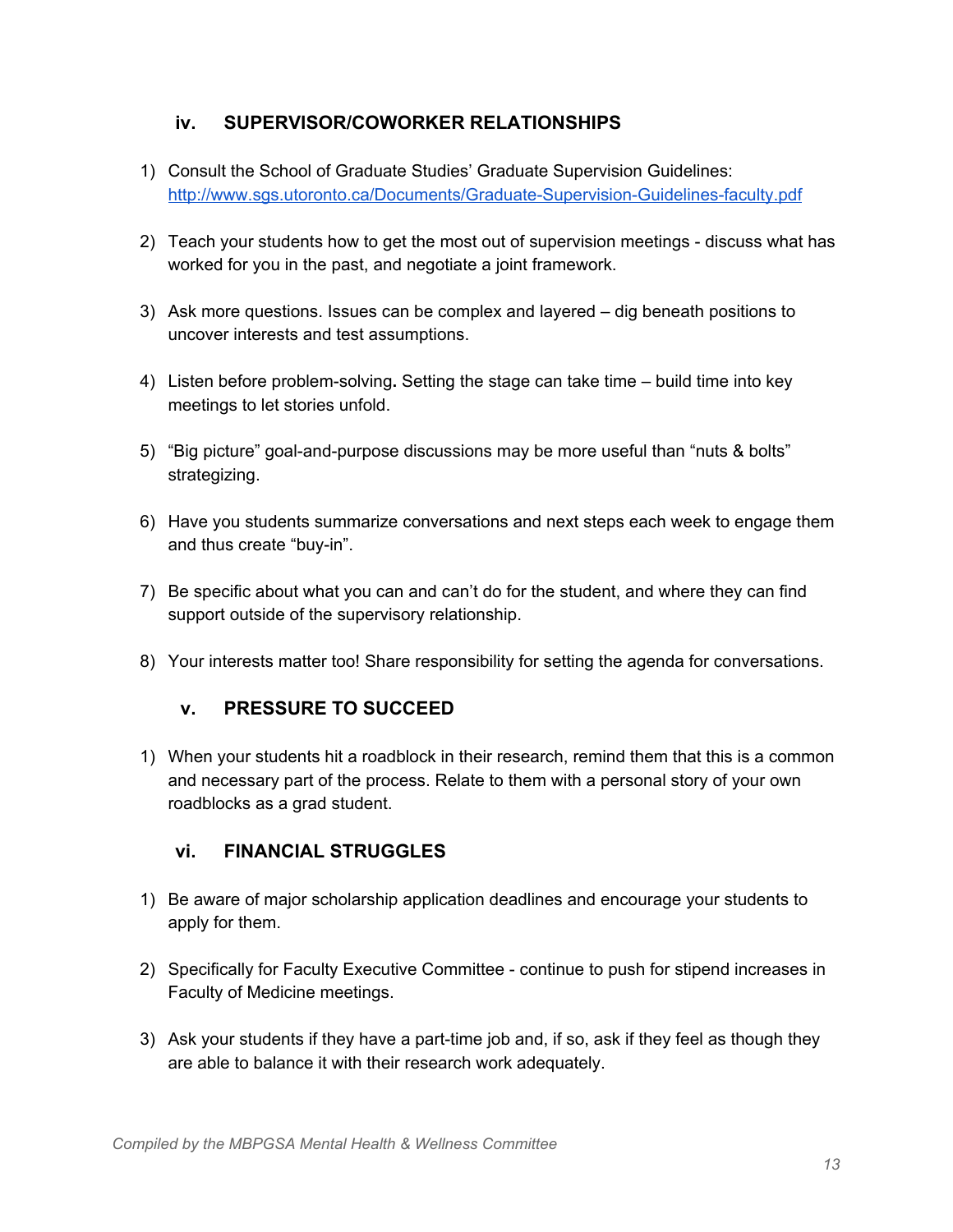#### **vii. SOCIAL ISOLATION AND LONELINESS**

- 1) If possible, give students a variety of "jobs" related to their research project that allow them to collaborate and work alongside other students.
- 2) Plan lab social activities to facilitate building connections.
- 3) Promote major MBP social events such as Geneva Park and the MBP Olympics.

#### **viii. LACK OF ACCESS TO RESOURCES**

- 1) Inquire with the University about student access to mental health resources that are provided at Sunnybrook or Baycrest.
- 2) Have the MBP Mental Health & Wellness Committee list of resources (on following page) on-hand or available in a shared work area for students.